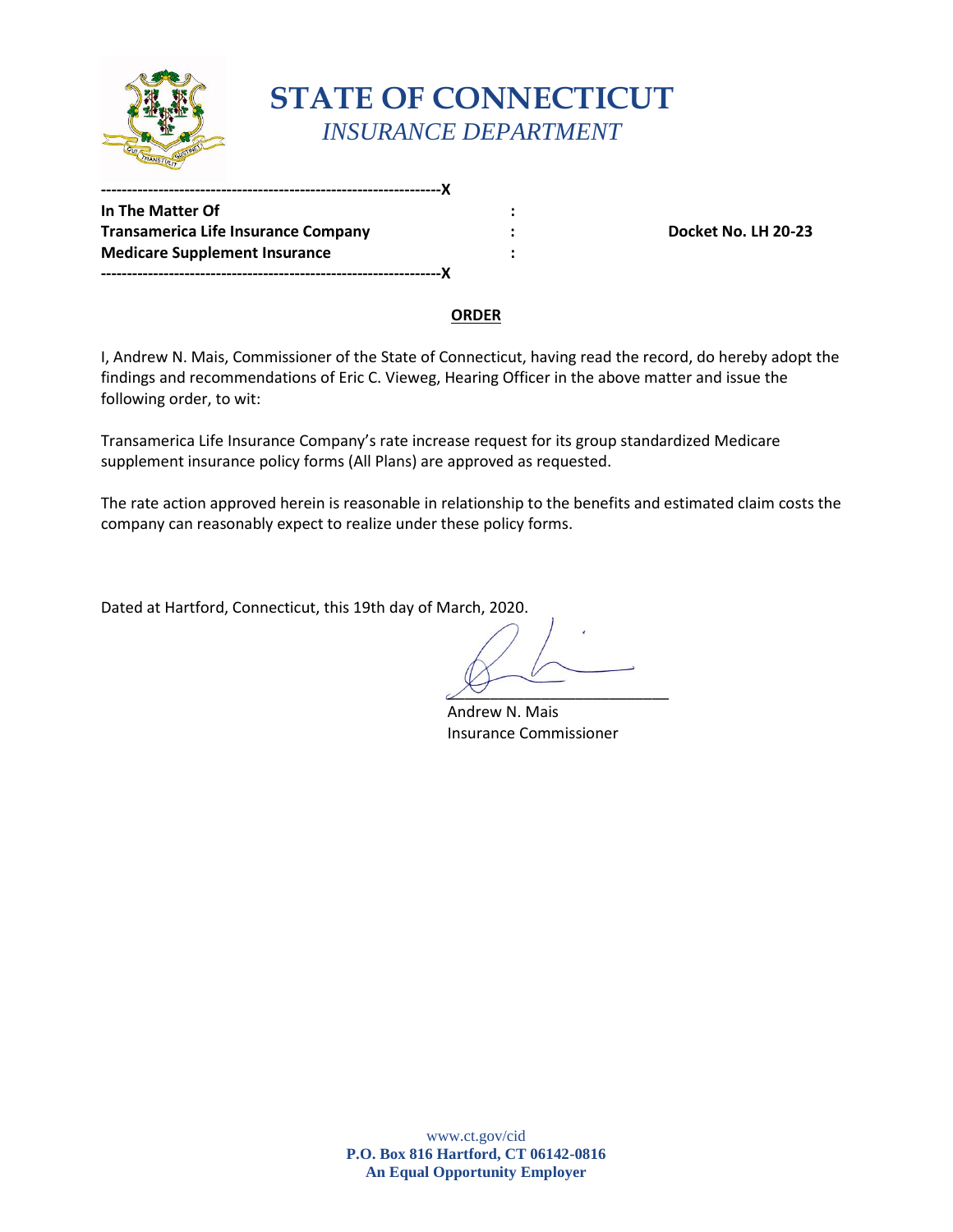

## **STATE OF CONNECTICUT** *INSURANCE DEPARTMENT*

**In The Matter Of : Transamerica Life Insurance Company : Docket No. LH 20-23 Medicare Supplement Insurance :**  -----------------------------------------------------X

-----------------------------------------------------X

### **PROPOSED FINAL DECISION**

### **1. INTRODUCTION**

The Insurance Commissioner of the State of Connecticut is empowered to review rates charged for individual and group Medicare supplement policies sold to any resident of this State who is eligible for Medicare. The source for this regulatory authority is contained in Chapter 700c and Section 38a-495a of the Connecticut General Statutes.

After due notice, a hearing was held at the Insurance Department in Hartford, CT on Thursday, March 12, 2020, to consider whether or not the rate increases requested by Transamerica Life Insurance Company on its Medicare supplement insurance business should be approved.

No members from the general public attended the hearing.

No company representatives from Transamerica Life Insurance Company attended the hearing.

The hearing was conducted in accordance with the requirements of Section 38a-474, Connecticut General Statutes, the Uniform Administrative Procedures Act, Chapter 54 of Section 38a-8-1 et seq. of the Regulations of Connecticut State Agencies.

A Medicare supplement policy is a private health insurance policy sold on an individual or group basis, which provides benefits that are additional to the benefits provided by Medicare. For many years Medicare supplement policies have been highly regulated under both state and federal law to protect the interests of persons eligible for Medicare who depend on these policies to provide additional coverage for the costs of health care.

Effective December 1, 2005, Connecticut amended its program of standardized Medicare supplement policies in accordance with Section 38a-496a of the Connecticut General Statutes, and Sections 38a-495a-1 through 38a-495a-21 of the Regulations of Connecticut Agencies. This program, which conforms to federal requirements, provides a "core" package of benefits known as Plan A. Insurers may also offer any one or more of eleven other plans (Plans B through N).

Effective January 1, 2006, in accordance with Section 38a-495c of the Connecticut General Statutes (as amended by Public Act 05-20) premiums for all Medicare supplement policies in the state must use community rating. Rates for Plans A through N must be computed without regard to age, gender, previous

> www.ct.gov/cid **P.O. Box 816 Hartford, CT 06142-0816 An Equal Opportunity Employer**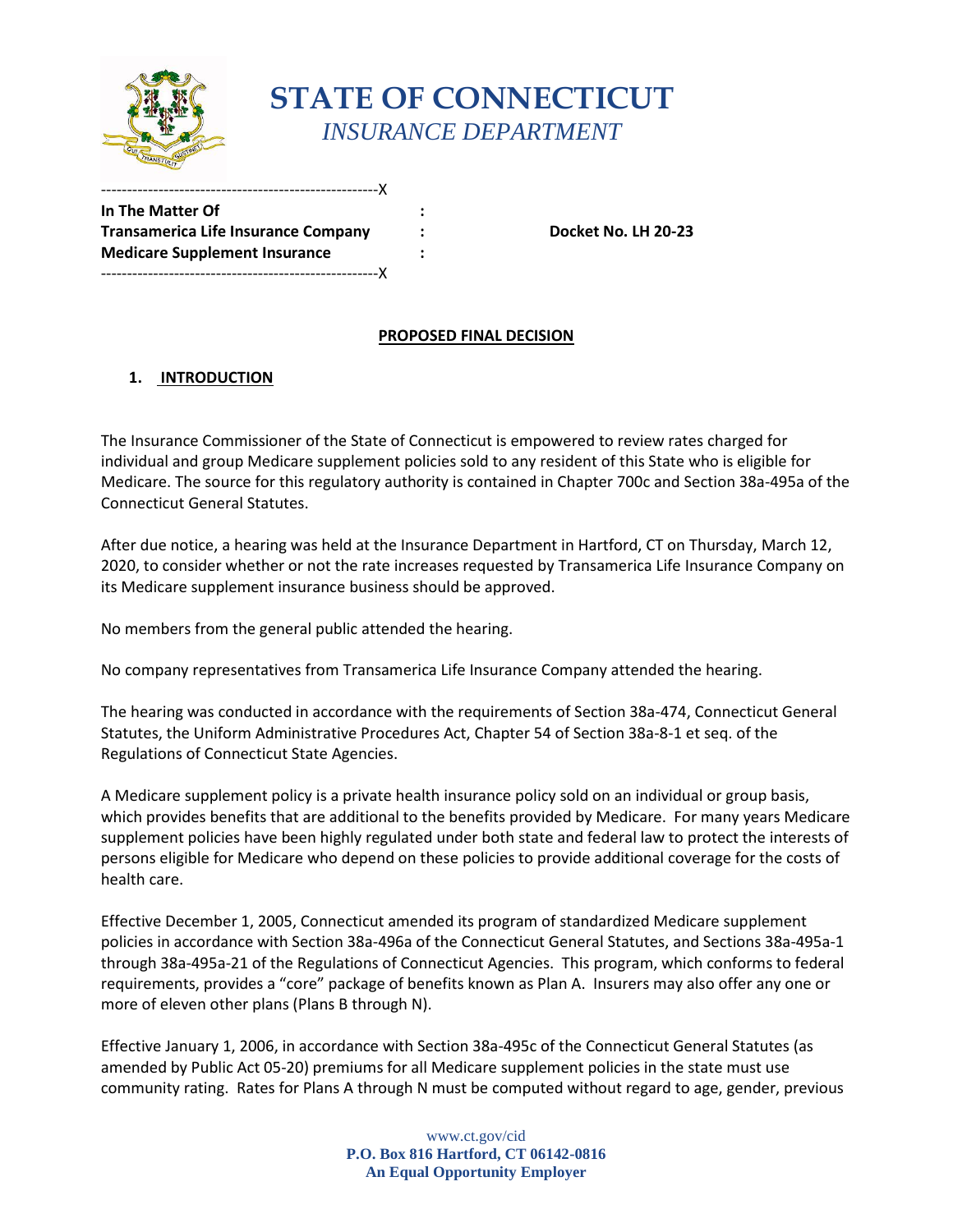claims history or the medical condition of any person covered by a Medicare supplement policy or certificate.

The statute provides that coverage under Plans A through N may not be denied on the basis of age, gender, previous claims history or the medical condition of any covered person. Insurers may exclude benefits for losses incurred within six months from the effective date of coverage based on a pre-existing condition.

Effective October 1, 1998, carriers that offer Plan B or Plan C must make these plans as well as Plan A, available to all persons eligible for Medicare by reason of disability.

Insurers must also make the necessary arrangements to receive notice of all claims paid by Medicare for their insureds so that supplement benefits can be computed and paid without requiring insureds to file claim forms for such benefits. This process of direct notice and automatic claims payment is commonly referred to as "piggybacking" or "crossover".

Sections 38a-495 and 38a-522 of the Connecticut General Statutes, and Section 38a-495a-10 of the Regulations of Connecticut Agencies, state that individual and group Medicare supplement policies must have anticipated loss ratios of 65% and 75%, respectively. Under Sections 38a-495-7 and 38a-495a-10 of the Regulations of Connecticut Agencies, filings for rate increases must demonstrate that actual and expected losses in relation to premiums meet these standards, and anticipated loss ratios for the entire future period for which the requested premiums are calculated to provide coverage must be expected to equal or exceed the appropriate loss ratio standard.

Section 38a-473 of the Connecticut General Statutes provides that no insurer may incorporate in its rates for Medicare supplement policies factors for expenses that exceed 150% of the average expense ratio for that insurer's entire written premium for all lines of health insurance for the previous calendar year.

#### II. **FINDING OF FACT**

After reviewing the exhibits entered into the record of this proceeding, and utilizing the experience, technical competence and specialized knowledge of the Insurance Department, the undersigned makes the following findings of fact:

- 1. Transamerica Life Insurance Company has requested a 5.0% rate increase on its group standardized Medicare supplement policy forms MS4500GPT-(A-J).CT and MS8000GPT (A – F). They have requested no change in rates to Ms8000GPT (G, K-N).
- 2. As of 9/30/19 there were 754 in-force policies in Connecticut, and 18,887 on a nationwide basis.
- 3. The last increase of 5.0% was approved in October of 2016.
- 4. The proposed rates are expected to satisfy the Connecticut statutory loss ratio of 75% required of individual Medicare supplement forms.
- 5. Transamerica Life certified that their expense factors are in compliance with section 38a-473, C.G.S.
- 6. Transamerica Life has conformed to subsection (e) of section 38a-495c, C.G.S. regarding the automatic claims processing requirement.